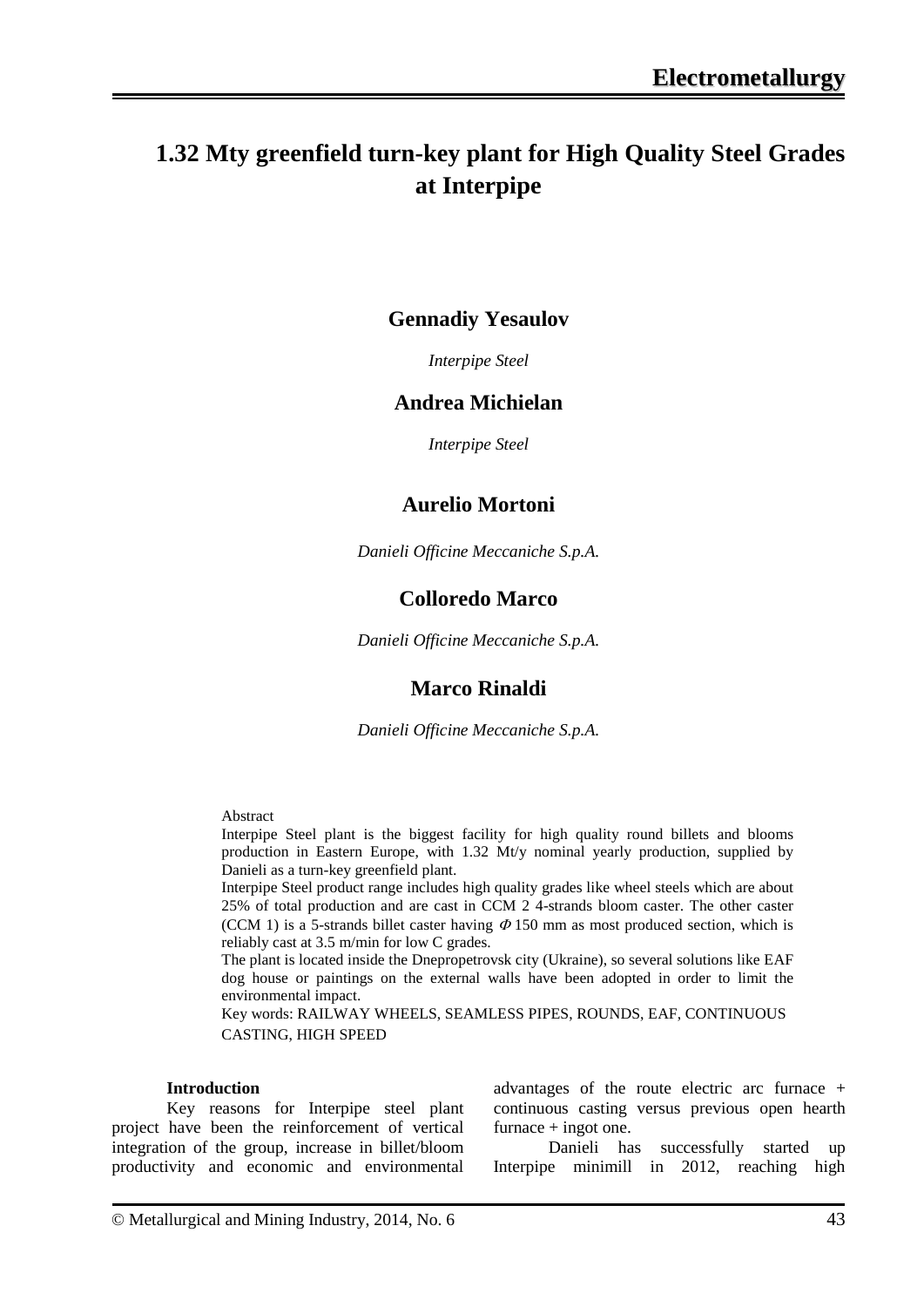productivity coupled to high quality level, regardless the wide production mix, not only as grades but also as round diameters (9 sizes, from 150 to 470 mm rounds).

The achievement of these results is even more remarkable due to the challenging compact layout chosen (one EAF feeding 2 CC casting simultaneously, each of them having lower productivity than EAF), which proved to be a proper balance between investment cost and productivity.

This paper is focused on the description both of the mini mill equipment and on quality and productivity achieved results.

#### **2. Plant Features 2.1 Layout**

Interpipe Steel is a 3 bays plant with one EAF, one LF twin, one VD twin tank, two CCMs and 2 billet/blooms yards. Scrap yard has a single bay and (see *figure 1)* this layout allows a future expansion, with a longer scrap yard, an additional EAF and LF plus  $6<sup>th</sup>$  strand on CC1.



**Figure 1.** Interpipe meltshop layout

A very peculiar feature of this plant is the presence of 5 large scale permanent masterpieces by Olafur Eliasson, with the aim to form special attitude of employees to their work,to make the

plant more friendly to local community and to highlight low environmental impact of meltshop, which is located not far from residential areas. Here below (**figure 2**) the 'Your heat murals', a group of giant thermal images on factory sidewalls.



**Figure 2.** Interpipe melt shop front view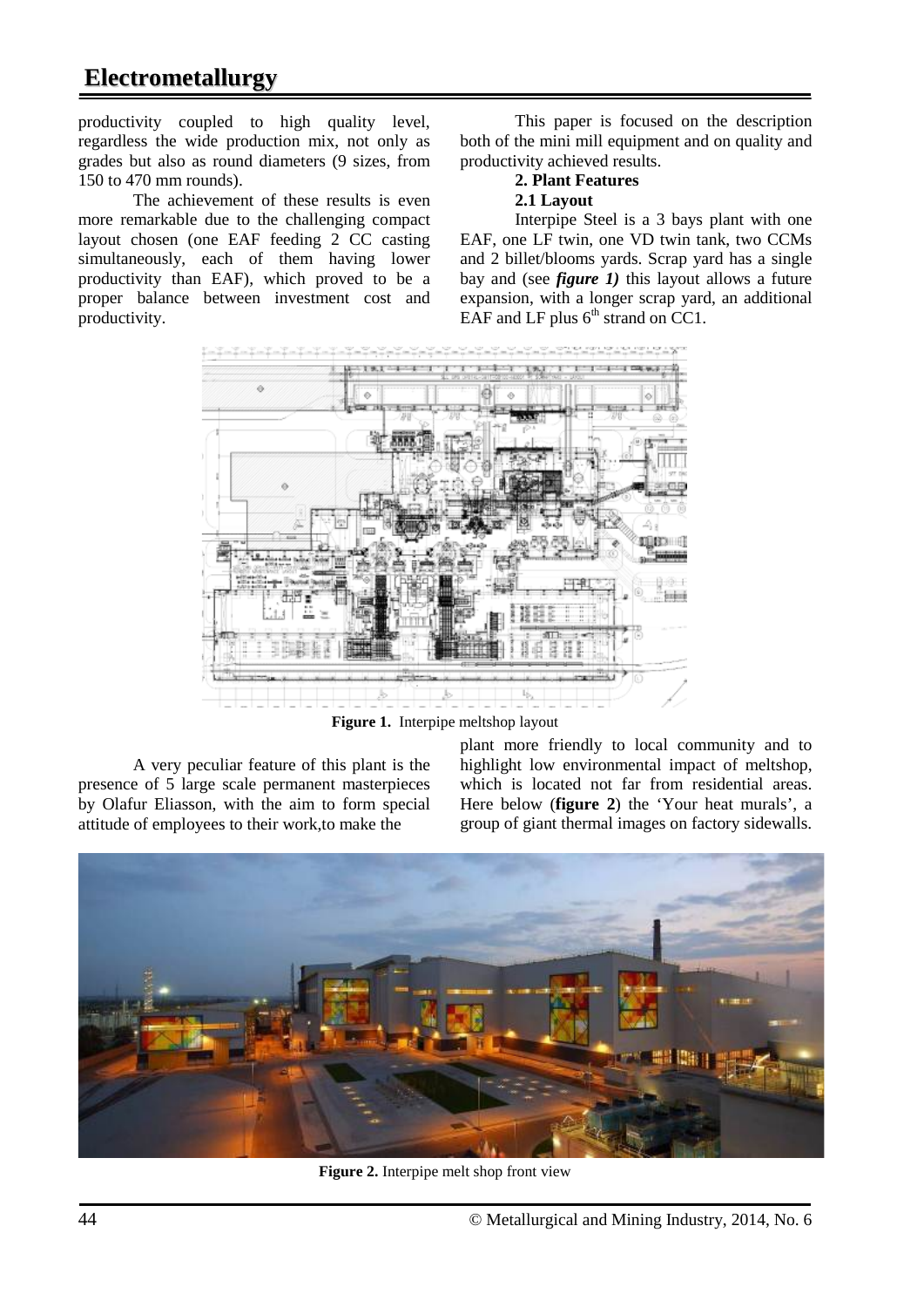### **2.2 EAF**

Interpipe EAF is a 7.5 m EBT, with a 140 MVA transformer. It works keeping a hot heel of 26 t and is designed for a rated tapped size 160 t. The nominal tap-to-tap time is 50 min in order to



achieve 192 t/h of productivity. It is remarkable that power on time (34.5 minutes) is significantly lower than contractual figure with 100% scrap (38 min).



#### **Figure 3.** Interpipe EAF

**2.3 LRF twin**

In order to have a fast treatment and a buffer able to match the different EAF and CCMs productivity, it has been designed an LRF twin



with 28 MVA transformer and electrode conductive arms, which allowed to reach 5.6 °C/min as heating rate, significantly higher than guaranteed 4.7 °C/min.

30% 25% 20% Frequency 15% 10% 5% 0%  $< 30%$ 31-40% 41-50% 51-60% 61-70% 71-80% 81-90% >90% [%S end - %S start] / %S start

LRF S removal ratio - April 2014

**Figure 4.** Interpipe LRF

Both LRF positions are equipped with 4 strands wire feeder machine, emergency lance for stirring, semi-automatic steel and temperature sampling, batch hopper.

One of the key drivers for internal quality is S content, therefore Interpipe developed a LRF practice aiming to an LRF final S content below 80 ppm, reaching 63% average LRF S removal ratio, including Si-K grades.

#### **2.4 VD twin**

A vacuum degassing station with twin tanks and single cover have been installed close to LRF, both in order to be able to fulfill the strict requirements of some of grades mainly cast in CCM2 and - in case of both CCMs casting together – in order to have an additional buffer for EAF and LRF.

The VD station is equipped with a new 400 kg/h 4-stage steam ejector pump, whose design has been performed based on consolidated Danieli experience in this field.

Since one of the main risk for wheel steel rejection are hydrogen flakes, it was defined a practice aiming to very low hydrogen, reaching 0.80 ppm as average figure after 22 minutes average degassing time, almost half of guaranteed figure (1.5 ppm).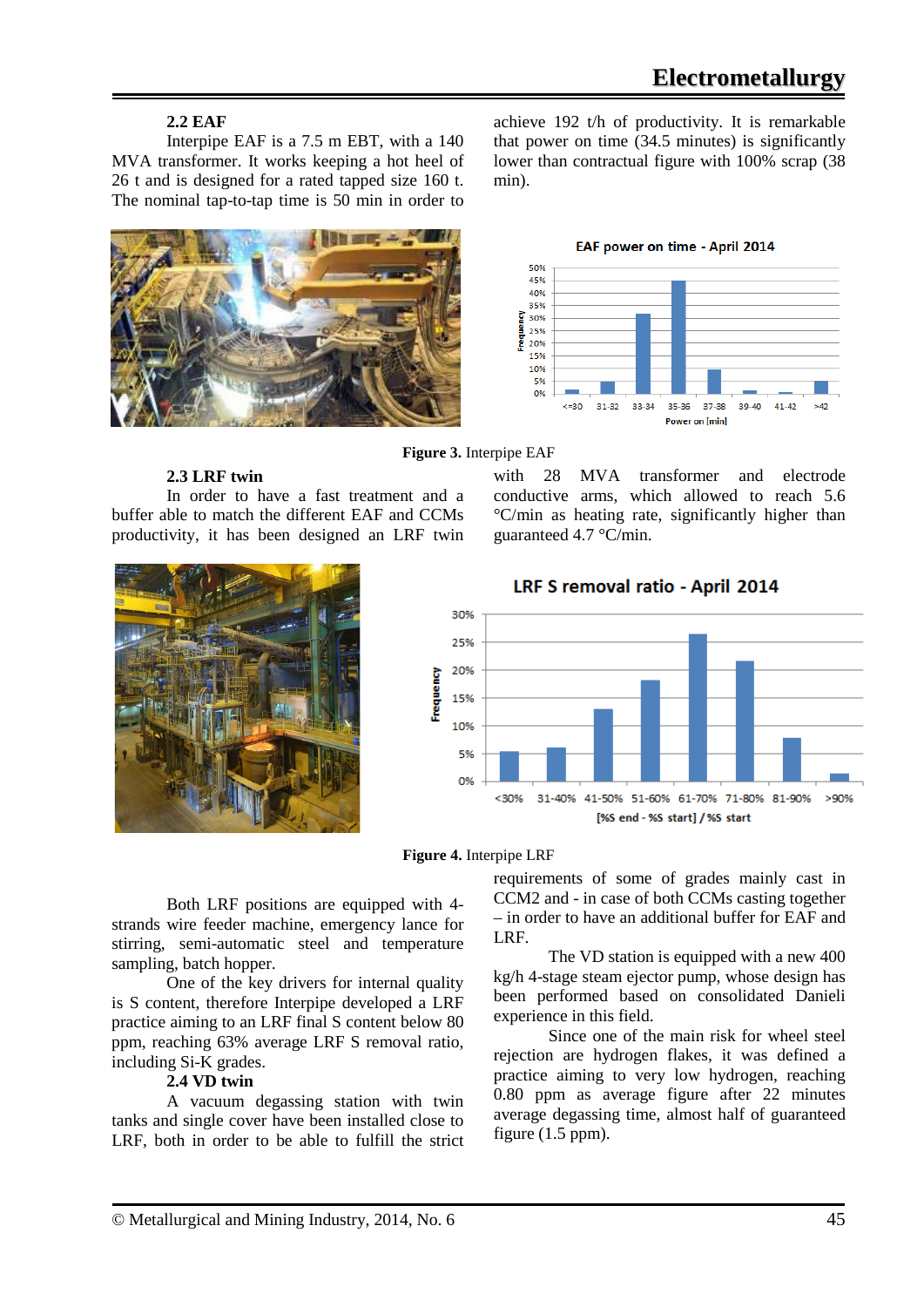



Figure 5. Interpipe VD station and hydrogen distribution after vacuum for wheel steel

#### **2.5 Billet continuous caster (CCM 1)**

Interpipe billet continuous caster (CCM 1) has a 5 strands configuration, rigid dummy bar, two unbending points and 12 m radius, in order to share same platform level with CCM2.

Tundish is not symmetric due to the option for additional  $6<sup>th</sup>$  strand and reaches 35 tons capacity. The flow of liquid steel through the tundish to the mold is controlled by stopper rod system. A hydraulic oscillating table guarantees a tight control of the mold movement as well as the

chance to adopt particular oscillation laws aiming at optimizing the billet lubrication and surface quality.

The mold is curved, 780 mm long type with parabolic taper and steel level is measured by a conventional radioactive system. This project was the first one where Danieli adopted a new taper with parabolic shape to overcome the typical issues of small round casting (longitudinal cracks), even reaching very high casting speeds.



**Figure 6.** Interpipe CC1 and casting speed distribution for dia 150

Maximum average steady speed achieved in CCM1 for dia 150 has been 3.7 m/min for 10Y, 15GY and 20Y grades, which is significantly higher than 3.4 m/min guaranteed speed. Even casting at very high speeds, CCM 1 proved to be reliable, reaching a low BO rate, which manly (55%) depends by problems during first heat in sequence. The air-mist secondary cooling as well as 5-pinchrolls withdrawal and straightening modules forces have been optimised in order to have low porosity (average 0.8 as per OCT 14-1- 235-91).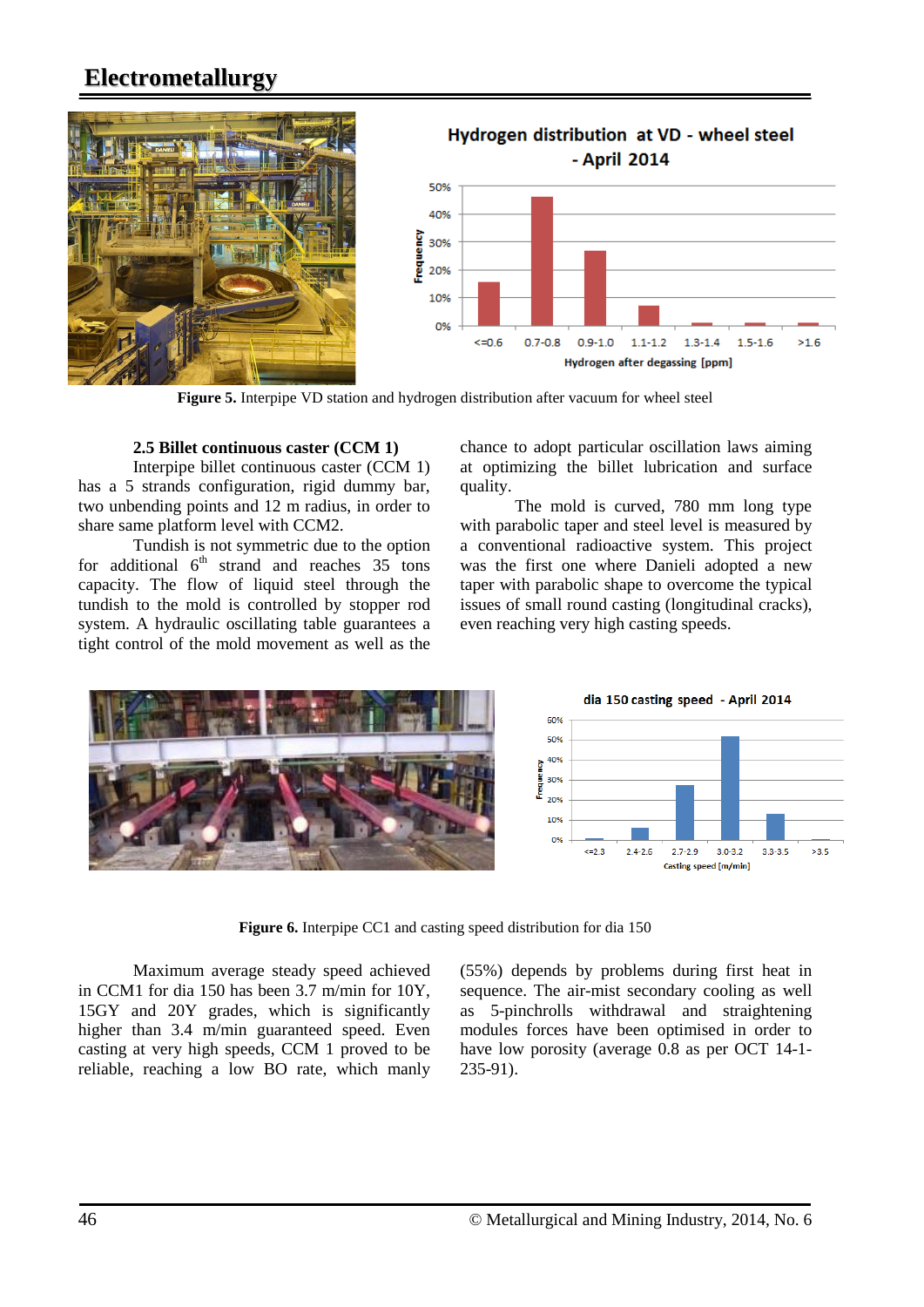



*Interpipe Break-out rate Interpipe CC1 air mist sprays*

**Figure** 7a

Main products obtained from CCM 1 billets ( $\Phi$  150-290 mm) are seamless tubing and line pipes according to API 5CT, API 5L. Fot this product interpipe melt shop product mix has 60-

114 mm diameters range and 4.8-6.9 mm thickness range, with final quality checked with tight limits at US test.



**Figure 7b.** Interpipe CC1 dia 150mm sampled at 3.35 m/mi and Seamless pipes from CCM 1

#### **2.6 Bloom continuous caster (CCM 2)**

CCM2 has a four strands configuration, flexible dummy bar, three unbending points and 12 m radius. The strand distance is 1.8 m.

Tundish capacity is 30 tons and its design has been optimized through a CFD study (**fig. 8b**),

which showed – for the configuration chosen - that maximum inclusions size going into from tundish to mould is  $120 \mu$  m and that the maximum speed at tundish meniscus level is well inside the 0.20 m/s limit, thus preventing slag entrapment.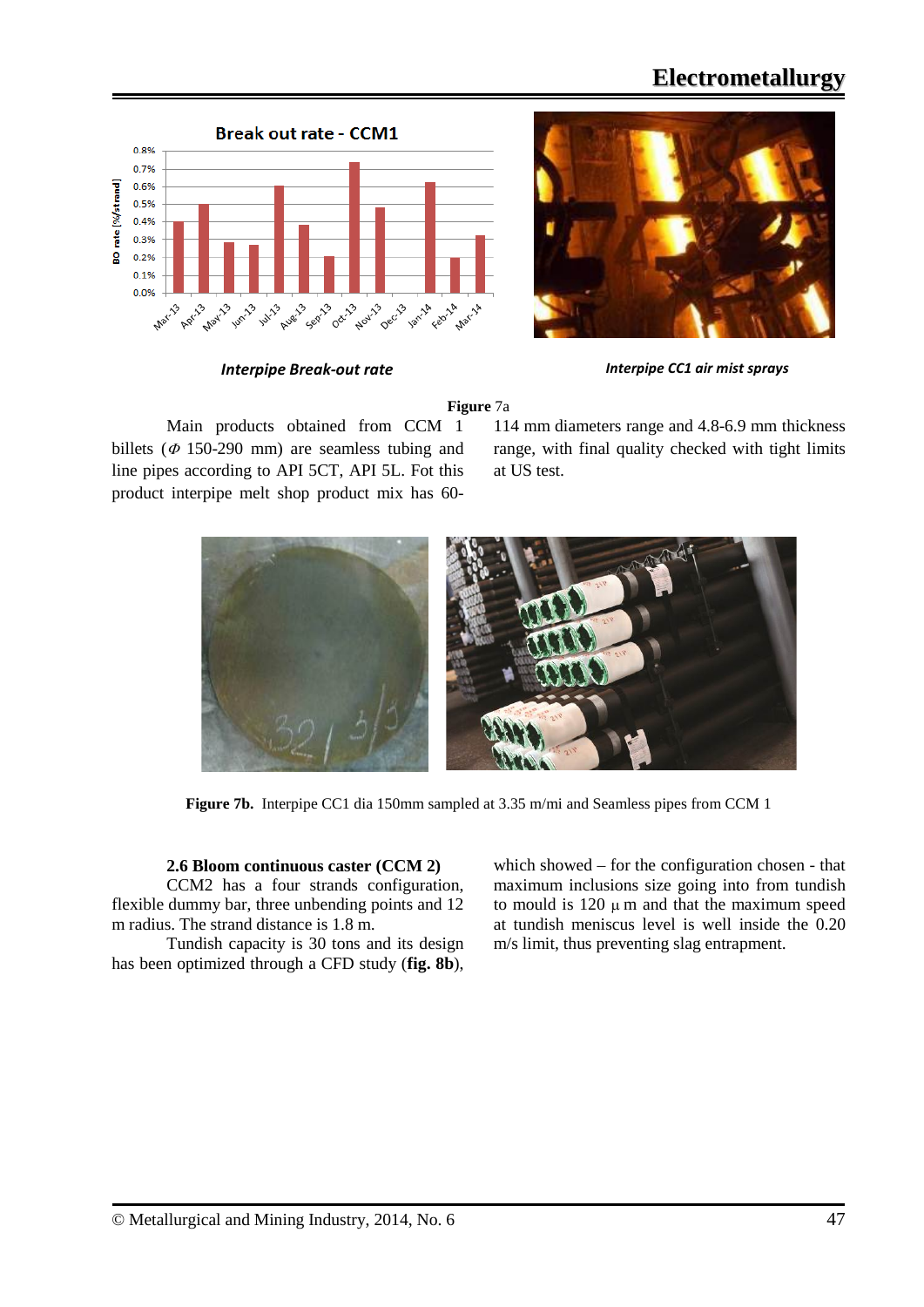

The flow of liquid steel through the tundish to the mold is controlled by stopper rod, as for CCM 1. An SES avoids the reoxidation of liquid steel, allowing the chance of performing flytundish practice, with is commonly performed for wheel steels with a 41 heats as longest sequence achieved.

A hydraulic oscillating table guarantees a tight control of the mold movement and the mold is curved, 780 mm long type. Steel level in mold is measured by a conventional radioactive system and automatic powder addition is performed in order to



avoid powder entrapment (see **figure 8c**), which may lead to defects.

The internal quality of as-cast rounds has been improved through the proper set up of two stirrers (M-EMS and F-EMS), which are very important in case of wheel steels, due to the tough request of subsurface and center quality. In this plant, it was decided to apply an innovative approach for the FEMS regulation, aiming to reach the highest stirring intensity without white band: FEMS current/frequency and mode (continuous or alternate) is changed based on the lifetime speed (see **figure 8d**).





**Figure 8c.** Mould powder automatic addition **Figure 8d. FEMS** dynamic set up

The very low centre porosity coupled with absence of white band was confirmed not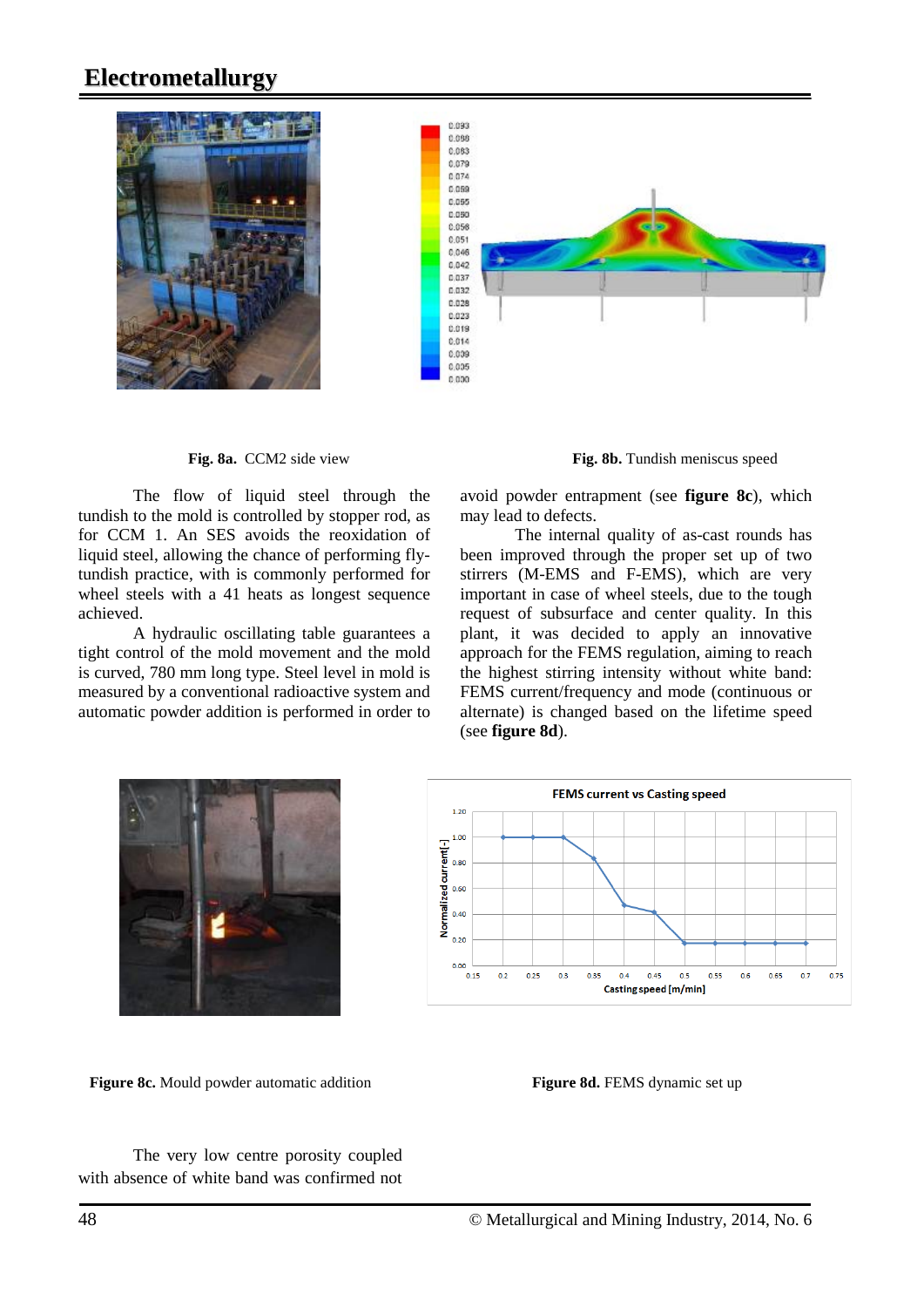only by as-cast macros, but also by the achievement of the same wheel microstructure





Blooms are moved from cooling bed by crane to bloom cooling area. In order to improve quality of some grade crack sensitive, some additional slow cooling areas have been installed.

It was performed a thorough-process analysis from LRF to Interpipe rolling mill in order to improve the understanding of the key parameter allowing CCM2 to cast wheel steel  $0.60\%$ C  $\sqrt{7450}$ at 0.37 m/min, while keeping porosity not higher than 2.0 for 90% of samples and average wheel rejection rate below 5% with 2 mm US test limit.

from CCM and ingot (see **figure 9**).

This result is in full agreement with guaranteed speed and internal quality for wheel steel.

#### **3. Productivity trend and production mix**

On January  $17<sup>th</sup>$  and on February  $7<sup>th</sup>$ , 2012 first cast respectively at bloom (CCM 2) and billet (CCm 1) caster have been successfully performed. After a steady increase in production levels from plant start, 115.000 ton/month have been achieved during 6 months (march-august 2013).



Interpipe - 2012-2013 monthly production

**Figure 10.** Interpipe monthly production

Running at 70-90.000 tons/month allows Interpipe to cast 15-19 heats/day, i.e. to run at approx. 100-130 ton/h, which is feasible running only one caster, going for fly tundish for CCM2 or starting the other caster just before beginning of restranding, without having any buffer or EAF stop.

Running at 115.000 tons/month requires Interpipe to cast 25 heats/day, corresponding to approx. 170 ton/h. This figure can be reached only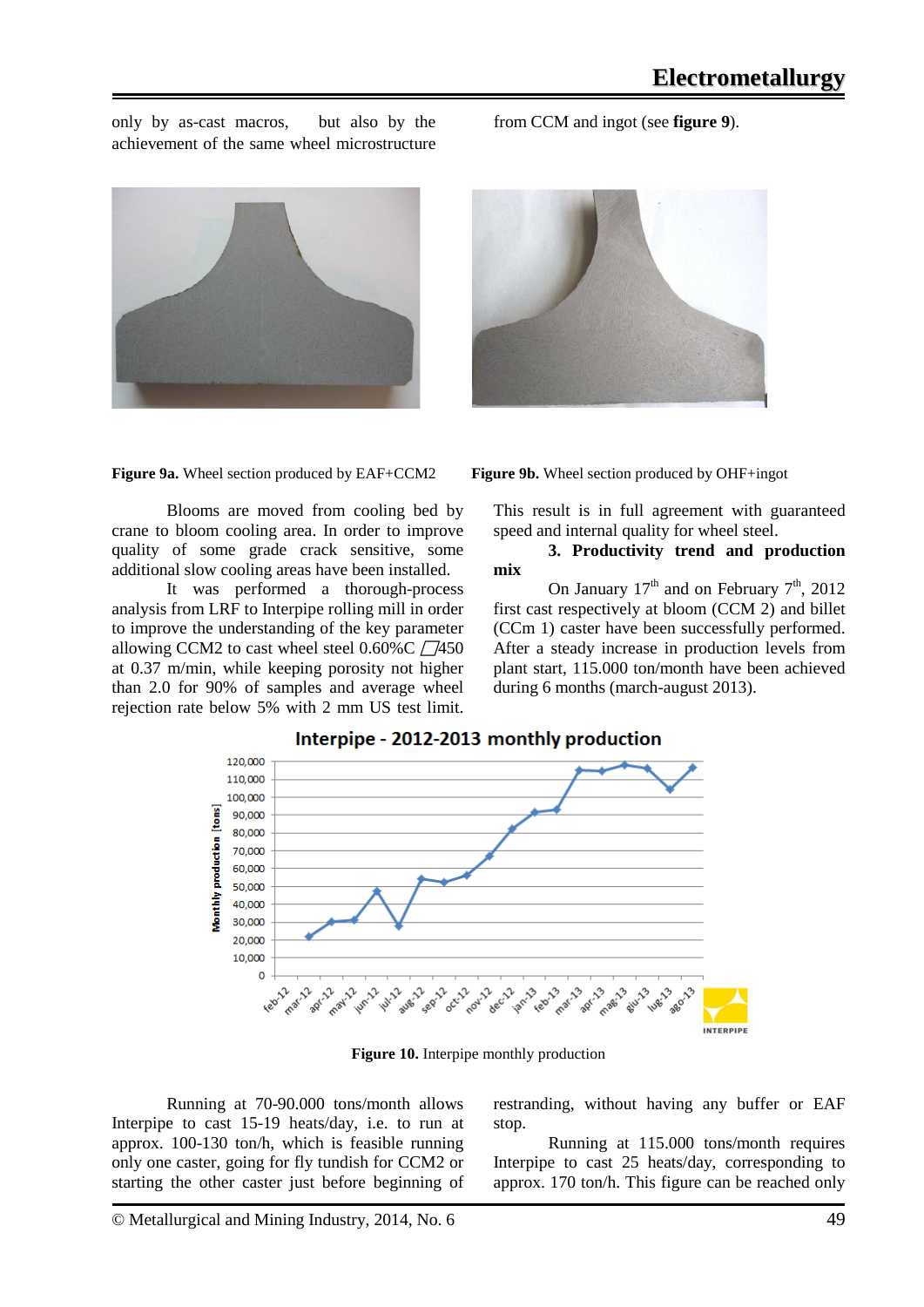with the two casters simultaneously casting for most of the time.

Melt shop production mix is quite wide and is currently mainly focused for CC1 on low C grades for pipes and for CC2 on railway wheel

steel grades (see *figure 12*) with 3% production dedicated to export. Aim for next future is to bring this figure up to 15%, starting to produce for Europe, North and South America markets.



**Figure 12.** 2014 Interpipe production mix

New steel grades have been recently tested in order to enlarge production mix. Some of the most challenging are 28X3CHMB $\Phi$  (0.3%C, 1%Si, 3% Cr, 1% Ni, 1%Mo, 0.07%V), P23HBB (0.25%C, 0.9%Cr, 0.2% Mo, 0.02%Nb, 0.02%Ti, 0.09%Al) and 18Г2У1 (0.2%C, 0.02%S, 0.035% Al). In parallel, a continuous improvement is ongoing, ISO 9001-2009 certification has been reached and some of the top Oil & Gas companies



Currently one the most important products for Interpipe melt shop are railway wheels blooms, which are rolled not only within Interpipe group (mainly 2\_ГОСТ10791 grade, with outside diameter ranging from 650 to 1269 mm) but also in external mills (like ER7, 0.50%C alloyed with Cr).





<sup>Φ</sup> *957mm wheel - steelgrade 2 Rolled wheel steelgrade 2 - homogeneous ferriticpearlitic structure* 

**Figure 13**

Regardless new tougher limits for internal defect through US test (2 mm vs. previous 3 mm) of railway wheels have been requested by

Ukrainian standards since January 2013, it was achieved a 2% improvement in rejected wheels compared to  $2012$  OHF + ingot casting route. This